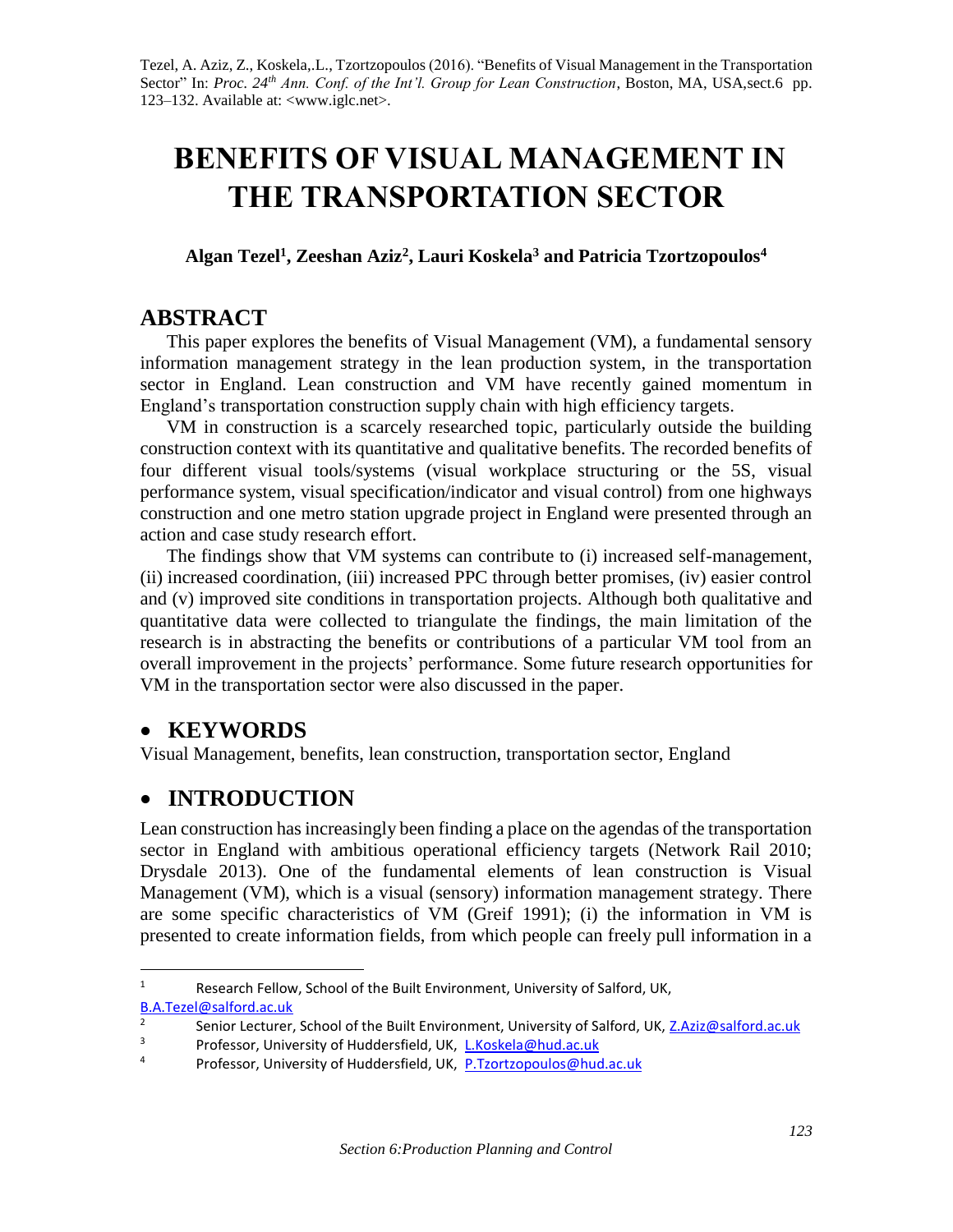self-service fashion, (ii) the information need is determined ahead of time to prevent information deficiencies (pre-emptive approach), (iii) the information display is integrated into process elements (space, machinery, equipment, components, materials, tools, gadgets etc.) and (iv) the communication is simple and relies little or not at all on verbal or textual information. VM increases the communication ability of process elements or process transparency (Formoso et al. 2002), which translates into simplification in decision making and control, increased coordination through stimulation of informal contacts, broadened employee engagement and autonomy (self-management), and a rapid understanding of problems (Moser and Dos Santos 2003).

Galsworth (2005) proposed a general classification of VM tools, i.e.: (i) information giving; (ii) signaling; (iii) response limiting /controlling and (iv) response guaranteeing. In practice, a visual workplace, in which VM is realized, can be created by sequentially adopting the 5S workplace structuring, visual standards (e.g. standard operating sheets), visual measures/indicators (e.g. performance boards), visual controls and visual guarantees (Galsworth 2005).

Although the literature on VM in construction has been accumulating, the VM discussions have been predominantly conducted for the building sector to date (Formoso et al. 2002; Alves et al. 2009; Tezel et al. 2015). Moreover, the discussions still mainly revolve around VM's conceptual benefits and the applicability of some conventional and IT based VM tools in construction, particularly in building construction projects (Alves et al. 2009; Barbosa et al. 2013; Sacks et al. 2013). However, apart from some generic VM systems, such as the 5S, VM solutions can be highly context-specific (Liff and Posey 2004). Therefore, this paper aims at exploring the benefits of VM, as per the theoretical propositions by Formoso et al. (2002) and Moser and Dos Santos (2003) on the benefits of VM, in the transportation sector in England over four different types of VM tools/systems identified by Galsworth (2005) (i.e. the 5S, visual performance systems, visual specification/indication systems and visual control systems).

## **RESEARCH METHODOLOGY**

A mixed research approach, including action and case study research, was adopted to explore the benefits of VM in the transportation sector. Action research is used in real situations, rather than in contrived, experimental studies, since its primary focus is on obtaining knowledge while solving real-life problems (Brydon-Miller et al. 2003). Case studies, on the other hand, are suitable for studying phenomena in their real-life contexts (Yin 2003). The visual systems illustrated in this paper were investigated within two construction projects from the transportation sector in England; Project 1 and Project 2.

Project 1 has been executed in northern England. It is one of the major improvement projects in England's strategic highways network to be delivered by 2020. The project is comprised of 3 individual sections and it will cover an approximately 27 kilometers long corridor with 11 junctions and 2, 3 and 4 lane carriageways along the route. A number of cameras, information signs, signals on gantries and additional lighting columns have been installed in a live traffic situation on the route as part of the project to relieve the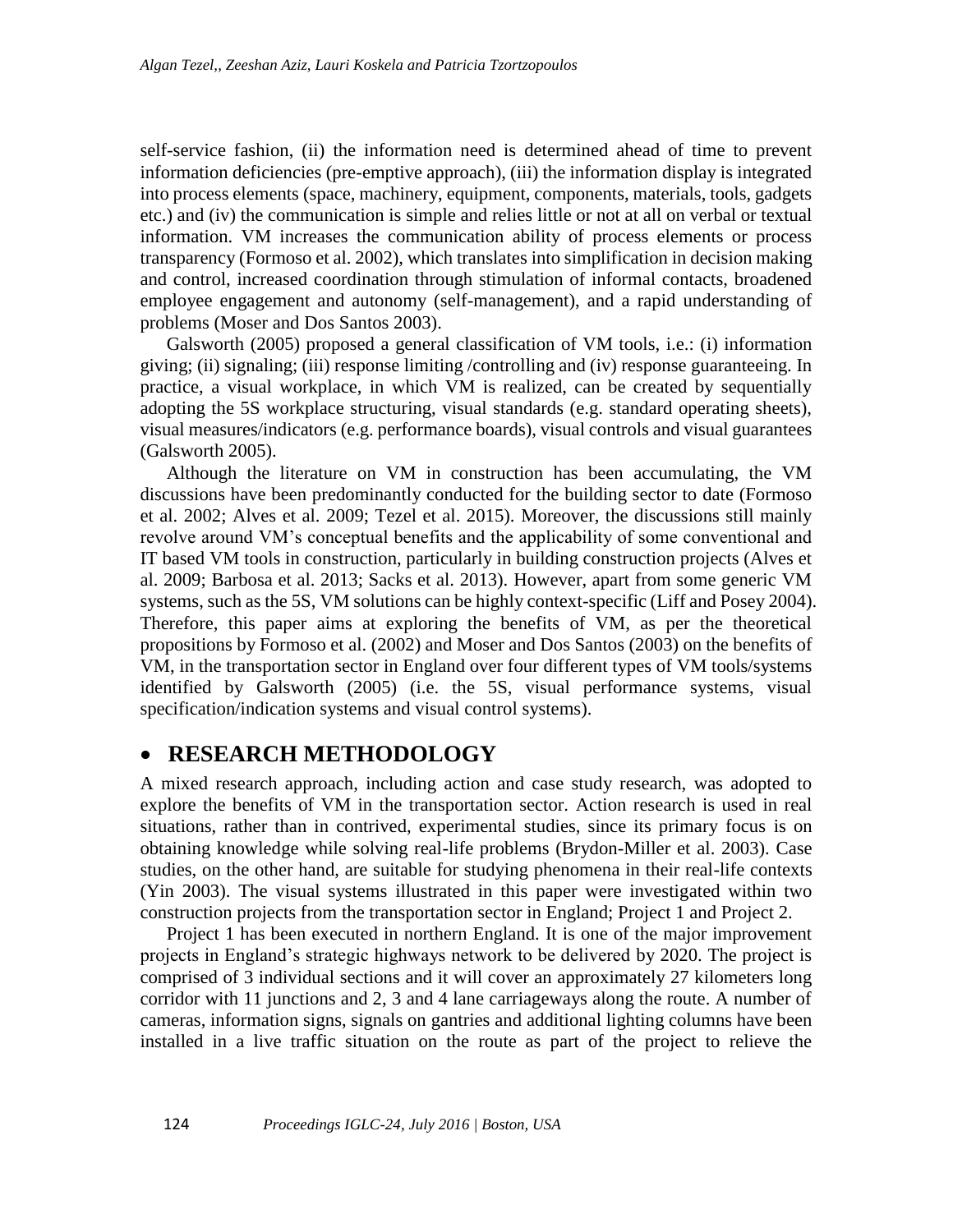congestion. The estimated cost of the project is 289 million US\$. The works commenced in July 2014 with a planned completion in September 2017.

Project 2 was completed in southern England as a part of an ambitious plan for upgrading 72 underground metro stations over a 7-year period from 2013 within an estimated budget of 501 million US \$. Project 2's scope covered the upgrade of 5 metro stations of the total 72 with a cost of circa 36 million US\$. The site works included replacement of the life expired mechanical, electrical, fire and communication systems as well as failing roofs, walls and floor finishes and defective staircases. This had to be done at night when the stations were closed, in confined areas and with constrained access. The actual site works were executed between February 2014 and January 2015.

The investigated VM tools/systems include one visual workplace order or the 5S effort, one visual performance system, two visual specification/indicator systems and one visual control system. The 5S was implemented as an action research effort by the authors at Project 1. The 5S is the name of a systematic workplace organization method that uses five steps: sorting, setting-in-order, sweeping, standardizing and sustaining. The benefits of the remaining VM tools were studied as separate implementation cases at Project 1 (i.e. the visual performance system and the visual specifications/indicators) and Project 2 (i.e. the visual control). The benefits were recorded using both qualitative (i.e. semi-structured questionnaires, interviews or informal discussions) and quantitative (i.e. time-motion study, trend analysis and calculating the percentage of non-value adding activities in traffic management etc.) data collection methods. The following sections briefly describe the benefits and implementation characteristics of the VM tools.

## **RESEARCH FINDINGS**

#### **5S IMPLEMENTATION PILOT**

A 5S implementation pilot project was executed in the storehouse of Project 1 as per the requests by Project 1's management. The benefit measurement parameters were chosen as comparing the item transaction times of the most demanded items (the time was measured from the demand of a storehouse item from a storehouse personnel by a worker to the handing out of the item to the worker) in seconds, saved floor space in meter square and recorded number of health and safety hazards before and after the 5S pilot. The item transactions times were measured for an experienced  $(5 \text{ years})$  and inexperienced  $(5 \text{ years})$ years) storehouse personnel to better reflect the reality. The condition of the storehouse before and after the 5S can be seen in Figure 1.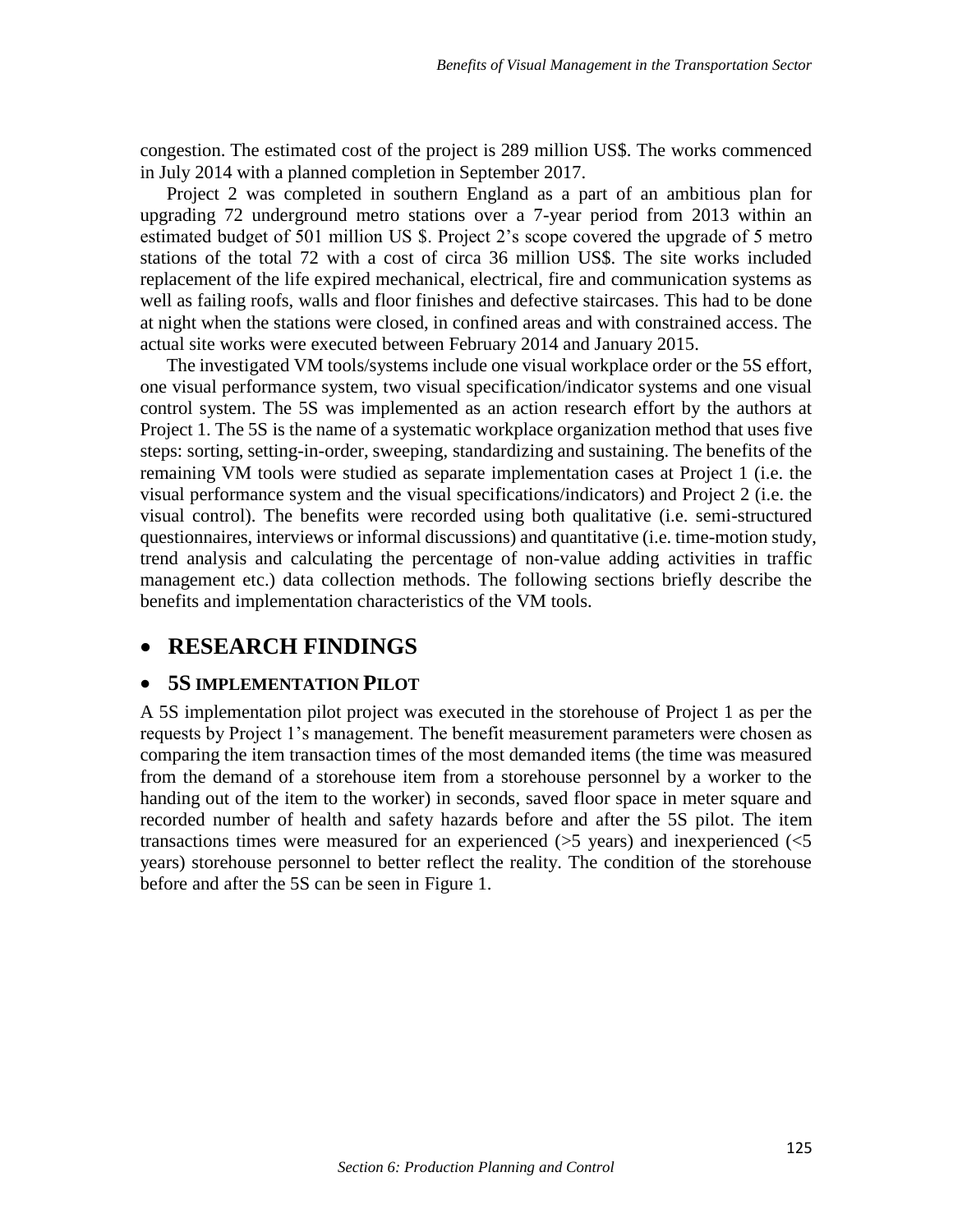

Figure 1: Storehouse condition before (a) and after (b) the 5S pilot

The recorded benefits of the 5S include some significant improvements in item transaction times, floor space savings and an improved overall health and safety condition of the storehouse. See Table 1 for the benefits of the 5S pilot after the implementation.

|                                                   |                         | <b>Before the 5S</b>                    |                                       | After the 5S                            |                                       | Time savings after the 5S                   |                                   |
|---------------------------------------------------|-------------------------|-----------------------------------------|---------------------------------------|-----------------------------------------|---------------------------------------|---------------------------------------------|-----------------------------------|
|                                                   | <b>Item</b>             | <b>Inexperien</b><br>ced Pers.<br>(Sec) | <b>Experience</b><br>d Pers.<br>(Sec) | <b>Inexperien</b><br>ced Pers.<br>(Sec) | <b>Experience</b><br>d Pers.<br>(Sec) | <b>Inexpe</b><br>rience<br>d Pers.<br>(Sec) | <b>Experienced</b><br>Pers. (Sec) |
| <b>Item</b><br><b>Transaction</b><br><b>Times</b> | <b>Batteries</b>        | 67                                      | 57                                    | 37                                      | 29                                    | 30                                          | 28                                |
|                                                   | Hammer                  | 48                                      | 70                                    | 35                                      | 27                                    | 13                                          | 43                                |
|                                                   | Oil                     | 111                                     | 80                                    | 40                                      | 27                                    | 71                                          | 53                                |
|                                                   | Paint brush             | 87                                      | 67                                    | 63                                      | 26                                    | 24                                          | 41                                |
|                                                   | Safety gloves           | 146                                     | 86                                    | 63                                      | 38                                    | 83                                          | 48                                |
|                                                   | Safety<br>googles       | 75                                      | 80                                    | 55                                      | 38                                    | 20                                          | 42                                |
|                                                   | Safety vest             | 136                                     | 60                                    | 60                                      | 42                                    | 76                                          | 18                                |
|                                                   | Safety helmet           | 203                                     | 85                                    | 50                                      | 40                                    | 153                                         | 45                                |
|                                                   |                         | <b>Available Floor Space</b><br>(m2)    |                                       | <b>Available Floor Space</b><br>(m2)    |                                       | Floor space saving (m2)                     |                                   |
| <b>Space</b>                                      | Floor Space             | 15<br><b>Number of hazards</b>          |                                       | 18<br><b>Number of hazards</b>          |                                       | 3<br><b>Number of cleared hazards</b>       |                                   |
|                                                   |                         |                                         |                                       |                                         |                                       |                                             |                                   |
| <b>Health</b> and<br><b>Safety</b>                | Trip and Fall<br>Hazard | 3                                       |                                       | $\overline{0}$                          |                                       | 3                                           |                                   |

Table 1: Recorded benefits of the 5S pilot at Project 1

The pilot 5S project implementation in the storehouse lasted for 3 months between October-December 2015. The warehouse personnel's approach to the implementation process in terms of cooperation and compliance with the requirements from the authors was positive in general. They also stated their content with the improved layout and situation and that they would continue experimenting with the 5S steps at the storehouse during the implementation repeatedly; yet the authors' drive, leadership and impulse had also been constantly necessary during the implementation process. After seeing the benefits, the Project 1 management has been working to sustain and disseminate the 5S to the rest of the project areas.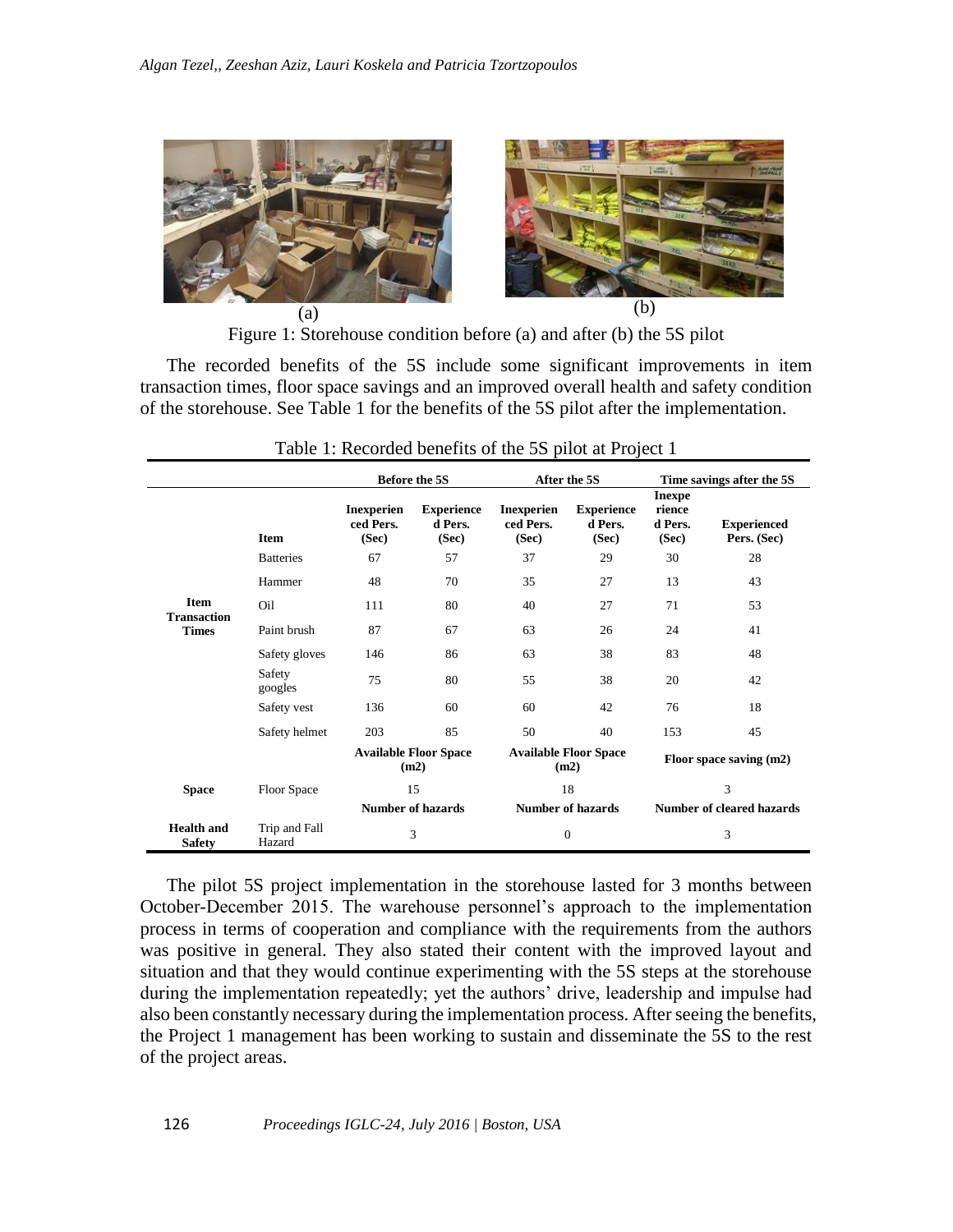#### **TEAM PERFORMANCE BOARDS**

In Project 1, the management wanted to have an integrated visual system to monitor and coordinate their construction project teams' performance. Also, the management found that the project's meeting routines within their teams were inefficient in identifying and solving problems and needed more focusing. Therefore, an integrated visual performance board and a team meeting system were developed in cooperation with the team members. The management's ultimate aspirations was that the senior management team could walk around the office every day and observe or participate in each and every teams' stand up meetings where they would discuss the days tasks and existing performance. The generic template includes a task promise section (made in public with owner, date and status), the ownership of the task section, the what needs to be done by when section and a team continuous improvement section along with each team's past performance figures (see Figure 2). The teams have their regular daily stand-up meetings around the boards.



Figure 2: Team performance board

The first benefit recorded after the implementation of the boards is a reduction in the average duration of the team meetings. Previously, the meetings would take around 2 hours (120 minutes) on average per week with some minor deviations for each team. With a more focused and systematic daily meeting approach via the visual boards, the total weekly meeting duration was calculated to take approximately 50 minutes on average for the teams (calculated over a 10 week period after the implementation of the performance boards). After the implementation of the visual boards in June 2015, the overall Plan Percent Complete (PPC) of the teams has shown a general upward trend in time with an average PPC of 76% (see Figure 3). To capture insights from the team members on the boards, an open-ended questionnaire about the visual performance boards was distributed online among the teams for improved anonymity. The collected 10 responses from different team members were mostly positive, giving rich insights: "we have started to take our promises more seriously", "people started to think more carefully before making any promises", "enables meeting focus/structure and makes them more efficient", "they are a great platform for the team to engage in conversation and communicate with each other", "gives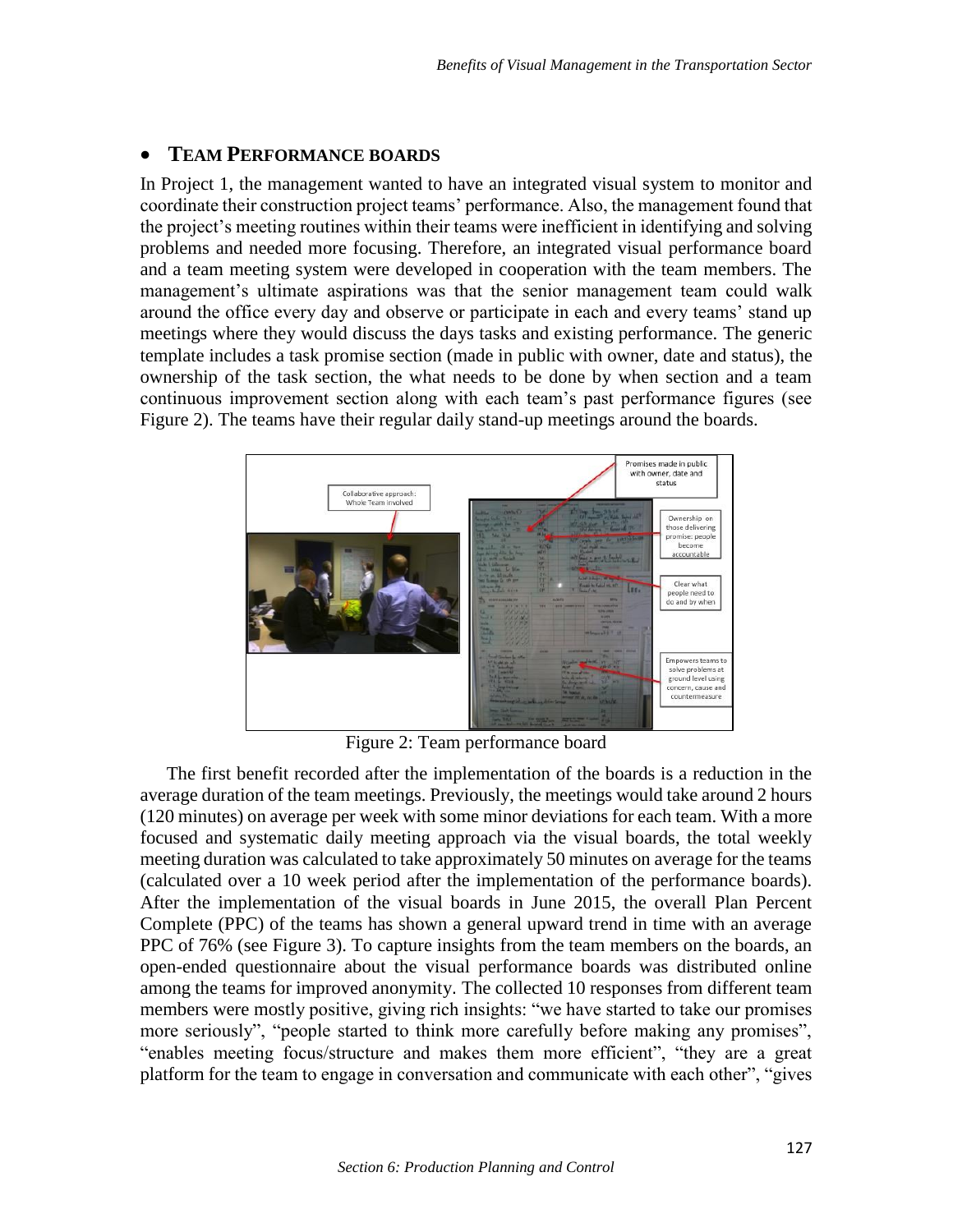awareness of what other members of the team are doing", "they are engaging and give a solid understanding as to where each of our individual team members are up to with tasks", "we can refer to the boards if a team member is not in the office and we need some information", "the boards display dates for upcoming works and act as a simplified schedule", "clear, visual management so everyone can see the actions and discussion points", "we can see what tasks the team members are carrying out, also we can prioritize tasks which involve input from multiple team members", "communication about what is being achieved, identifying what needs to be changed." The team members mainly complained that people could easily get away from the meetings around the board, underlining the importance of monitoring the use of the boards for its sustaining.



Figure 3: Gradual increase in the teams' overall PPC

#### **TRAFFIC MANAGEMENT COORDINATION BOARDS**

While improving a busy highways network in a live traffic situation, permanent and temporary traffic management become highly critical issues. Most of the time, contractors face serious monetary penalties by their contracts for the number of closures they incurred. Therefore, maximizing the utilization of the working window with value adding actives during a closure is of primary importance to contractors.

To improve the coordination and transparency in the utilization of the project's closures, Project 1 management adopted two visual coordination boards. The first board is for the night-time traffic management that was created to allow all construction teams to view 2 week look-ahead traffic management program in order to maximize the use of each closure (see Figure 4a). The second board, which is basically a large project drawing with magnetic traffic management related pins representing different traffic management actions, was put in use for the coordination meetings of the night-time traffic management personnel in the office to record and facilitate their discussions (see Figure 4b).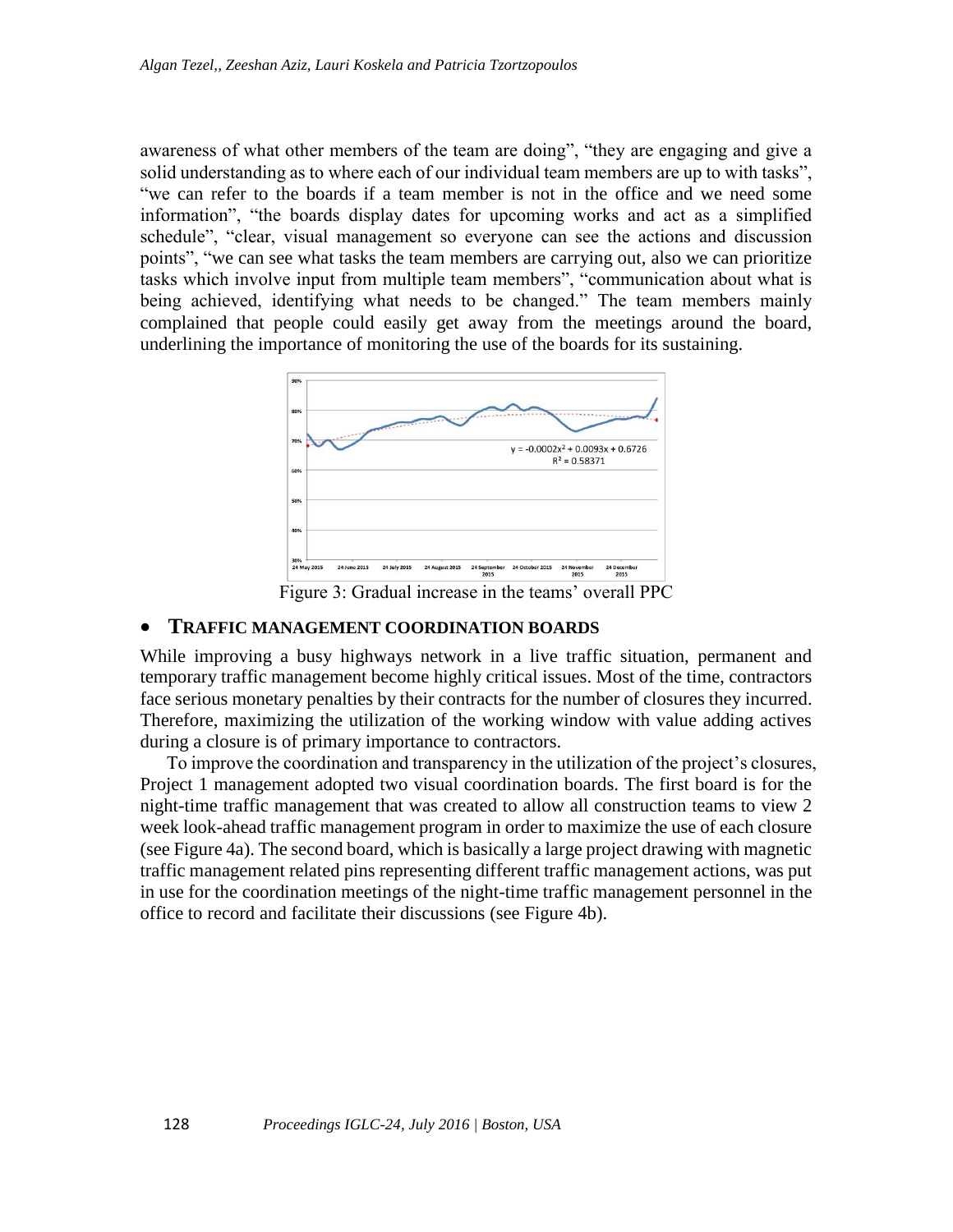

Figure 4: 2-week look ahead (a) and magnetic (b) traffic management boards

The first benefit identified from the implementation of the traffic management visual boards is in the downward trend in the percentage of the project's closure working window waste, which corresponds to the total percentage of the work wastes or non-value adding activities during closures in the corresponding month (see Figure 5).



Figure 5: Decreasing percentage of non-value adding activities during the closures

As for the benefits of the boards, the following comments were recorded form 5 members of the traffic management team; "solve problems before they arrive", "visibility for all", "better coordinate and harmonize the teams' works", "it is good for planning the efforts beforehand", "raises awareness of what other traffic management teams do", "the teams can do better forward planning", "helps link the night and day shift teams", "solve problems before they arrive with better coordination", "triggers coordination and discussion", "the night and day shift people can see what is going on any time without asking", "it enables all the foremen and supervisors to avoid clashes, the location of the next nights work and all are aware of he times get of e traffic management and when they can access their work location and when they need to complete works and leave site."

#### **PROJECT CONTROL BOARD**

After the start of Project 2, the project management realized that they needed a way to manage and control the site at the activity level as per the Last Planner. Moreover, the PPC figures of the project from the Last Planner were hovering around 55% to 60%, which the project management wanted to increase. To tackle this issue, a 3-week look-ahead visual control board was introduced to the site (see Figure 6a). After the implementation of the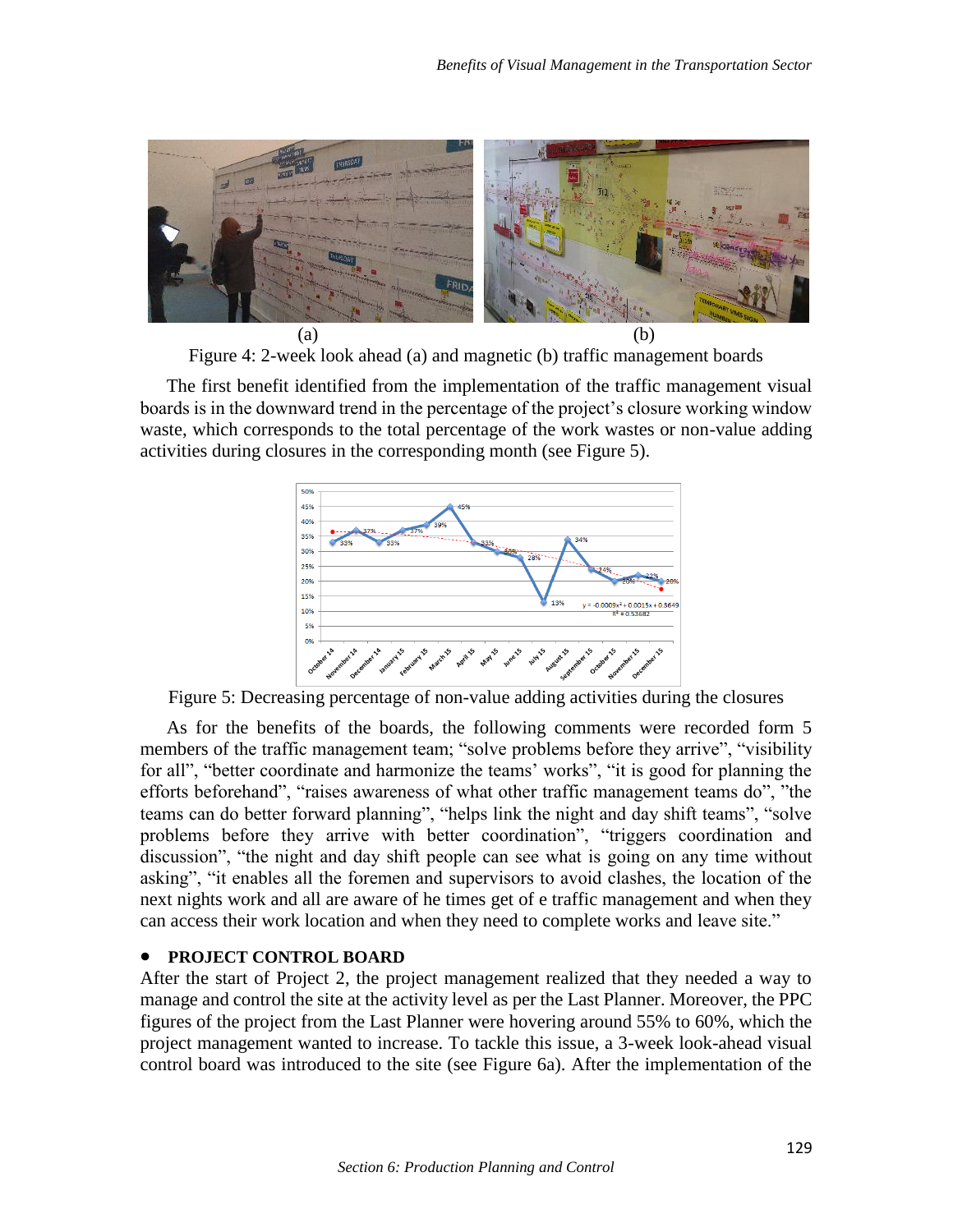board in May 2014, Project 2 management recorded a steady increase in the overall PPC of the project to 85% (see Figure 6b).



Figure 6: Project control board (a) and the increase in the project PPC after May 2014 (b)

In figure 6a, the leftmost colour-coded column represents different project site areas (locations). The remaining columns on the board represent days, shifts and weeks (time) for the 3-week period. Bespoke cards were used by each subcontractor to write down and record their activities for a 3-week period on site. Those cards were called subcontractor activity cards and they included information such as the working area, date, activity, manpower and the duration. Each card was colour-coded to match the master schedule (e.g., blue for mechanical works, red for electrical works etc.). The cards then populated the 3-week look ahead boards based on the plans. At the end of every shift, the project's construction manager would review the progress of the shift and confirmed whether or not the activity had been completed. If the activity had been completed, the construction manager 'turned over' that activity card which had the colour green on the back of it. If the activity had not been completed, the activity card stayed as it was. The project team would need to re-plan and develop a follow-up strategy. There were several other cards that site contractors used such as the "ready for inspection" card or the "issue card" to communicate a problem that needed the management's attention.

In a semi-structured interview with two project and one construction manager of the project, the managers strongly agreed that the control board; (i) increased the coordination among different subcontractors, (ii) reduced the work and space clashes among different teams, (iii) helped the managers identify the bottlenecks in advance, (iv) triggered discussions among the work teams and (v) linked the Last Planner with the field personnel. However, the managers stated that the project could not use the board effectively to set the systematic base for the project's continuous improvement efforts.

## **DISCUSSION**

Particularly with the implementations involving a trend analysis over a period of time (i.e. team performance visual boards, traffic management coordination boards and project control visual board), it is hard to isolate the quantified benefit of a particular visual system to the overall performance from the rest of the other potential contributing factors that might play a role in the performance improvements. The trend analyses show the tendency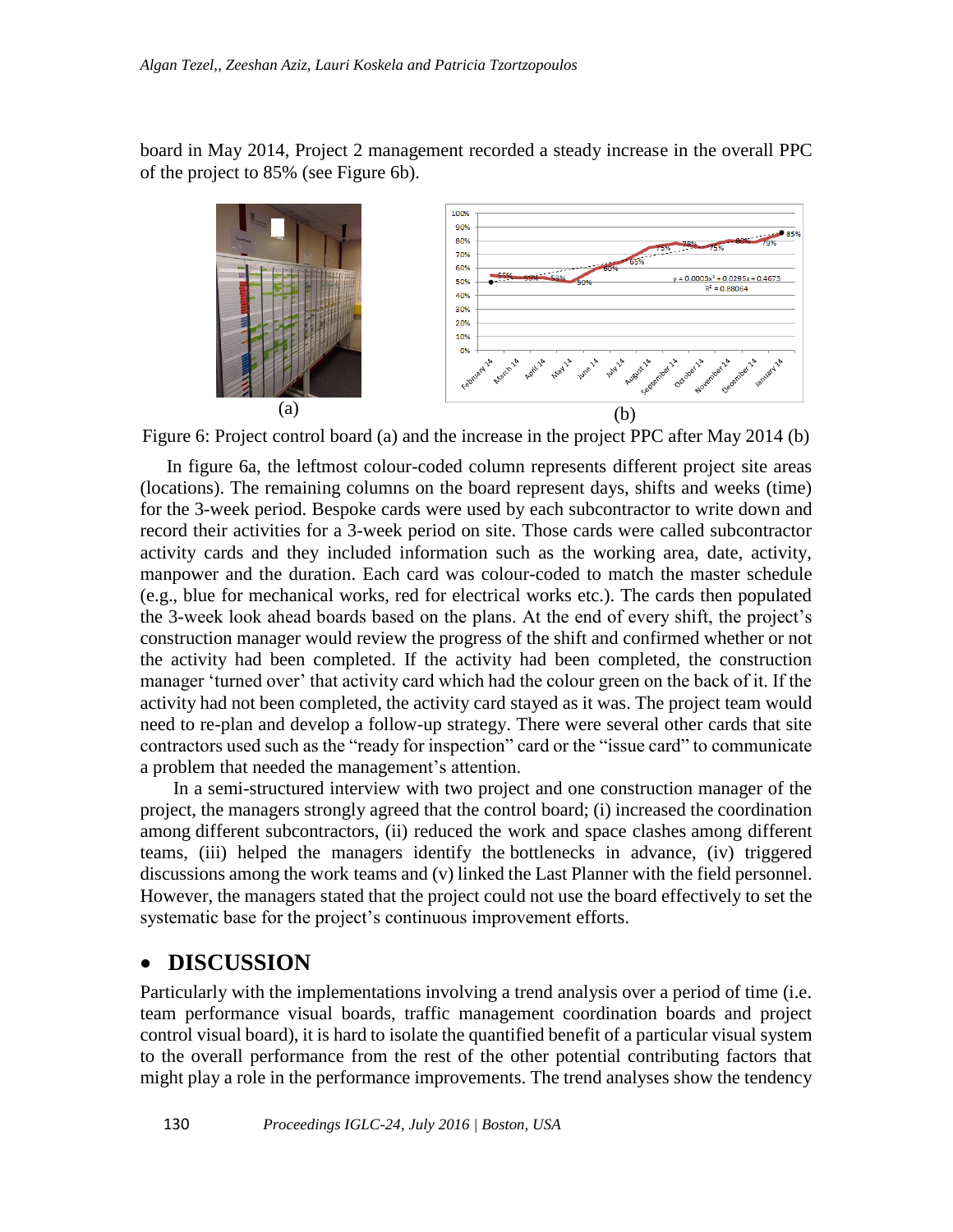towards a positive contribution to the overall performance after the implementation of a specific visual system. Therefore, the quantitative findings were supported and elaborated by the in-depth qualitative findings obtained from the people actually involved in the use of those visual systems.

Improved work coordination, triggered project team discussions and better root-cause identification of problems, which translate to an upward trend in PPC figures, decreased waste in limited work-windows or in regular team meetings, come to the fore as the important and common qualitative benefits of some of those systems. The associated benefits of the 5S in item transaction times and floor area savings could be more clearly calculated in that sense. The systems also enable an easier control of the work context at a glance for the management.

It should be noted that all those successful implementations outlined were firmly supported by the senior management of the projects with a lean construction and VM vision. The senior management stated clearly to their teams that they wanted those visual systems to be developed and used in their daily work routines. Even though the personnel were left to decide on and experiment with the implementation phase to a degree, the implementations were essentially top-down, starting with the identification of a need by the management and developing with constant monitoring.

VM offers highly practical solutions to the situations that can be improved through increased transparency. However, the form and content of those visual solutions can change as per specific project conditions, project needs and people involved. Therefore, different visual solutions can be adopted even for the same problem in the transportation construction context in the future.

#### **CONCLUSIONS**

This paper presents the captured benefits of four practical visual systems; visual workplace structuring (the 5S); visual measures (team performance visual boards); visual specifications/indicators (traffic coordination boards) and visual controls (project control visual board) with their implementation characteristics over a two-year period (2014-2015).

The findings confirm the VM benefits identified from the literature (Foromoso et al. 2002; Moser and Dos Santos 2003); (i) increased self-management, (ii) better team coordination, (iii) better promises or an increasing PPC, (iv) easier control for the management, and (v) with the 5S, an improved workplace conditions with decreased item transaction process times, savings in work spaces and a better health and safety condition.

VM in construction, particularly in the transportation sector, generally lacks empirical research. In that sense, future research can present new performance indicators or parameters for the quantitative benefits of VM systems for managers to evaluate their own VM efforts in a more varied way. Also, qualitatively, the perspectives of different organizational roles (i.e. managers, staff, construction workers) on the same visual system can be recorded for richer insights. The 5S can also be implemented in the transportation supply chain on a larger scale to spaces like offices, depots, lay-down areas, construction sites, laboratories, maintenance vans and warehouses. Also, VM benefits can be further investigated for the design and maintenance phase of transportation projects.